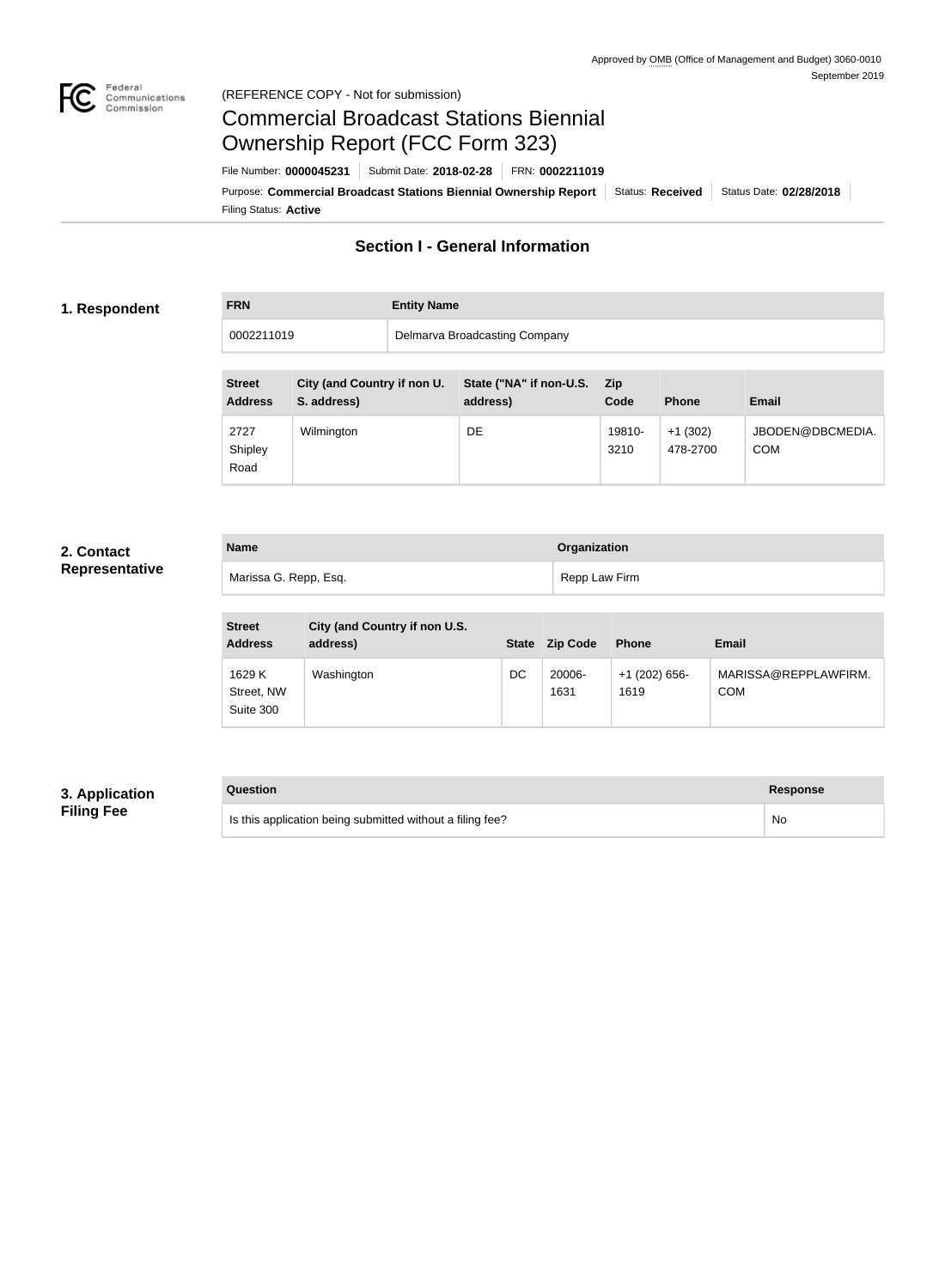| <b>Fees</b> | <b>Application Type</b> | <b>Form Number</b> | <b>Fee Code</b> | Quantity | <b>Fee Amount</b> | <b>Subtotal</b> |
|-------------|-------------------------|--------------------|-----------------|----------|-------------------|-----------------|
|             | Biennial                | Form 323           | <b>MAR</b>      | 10       | 85                | \$700.00        |
|             |                         |                    |                 |          | Total             | \$700.00        |

## **4. Nature of Respondent**

| (a) Provide the following information about the Respondent: |                        |
|-------------------------------------------------------------|------------------------|
| <b>Relationship to stations/permits</b>                     | Licensee               |
| <b>Nature of Respondent</b>                                 | For-profit corporation |

**(b) Provide the following information about this report:**

| <b>Purpose</b> | Biennial                                                                                                                                                                               |
|----------------|----------------------------------------------------------------------------------------------------------------------------------------------------------------------------------------|
| "As of" date   | 10/01/2017                                                                                                                                                                             |
|                | When filing a biennial ownership report or validating<br>and resubmitting a prior biennial ownership report, this<br>date must be Oct. 1 of the year in which this report is<br>filed. |

#### **5. Licensee(s) and Station(s)**

#### **Respondent is filing this report to cover the following Licensee(s) and station(s):**

| Licensee/Permittee Name       | <b>FRN</b> |
|-------------------------------|------------|
| Delmarva Broadcasting Company | 0002211019 |

| Fac. ID No. | <b>Call Sign</b> | <b>City</b>           | <b>State</b> | <b>Service</b> |
|-------------|------------------|-----------------------|--------------|----------------|
| 16458       | <b>WDEL</b>      | <b>WILMINGTON</b>     | <b>DE</b>    | AM             |
| 16459       | <b>WSTW</b>      | <b>WILMINGTON</b>     | DE           | FM             |
| 51136       | WDEL-FM          | <b>CANTON</b>         | <b>NJ</b>    | FM             |
| 52768       | <b>WFAI</b>      | <b>SALEM</b>          | <b>NJ</b>    | AM             |
| 53482       | <b>WAFL</b>      | <b>MILFORD</b>        | DE           | <b>FM</b>      |
| 53483       | <b>WYUS</b>      | <b>MILFORD</b>        | DE           | AM             |
| 53487       | <b>WXDE</b>      | <b>LEWES</b>          | DE           | FM             |
| 53488       | <b>WXCY</b>      | <b>HAVRE DE GRACE</b> | MD           | FM             |
| 53490       | WAVD             | <b>OCEAN PINES</b>    | MD           | FM             |
| 58763       | <b>WNCL</b>      | <b>MILFORD</b>        | DE           | <b>FM</b>      |
|             |                  |                       |              |                |

## **Section II – Biennial Ownership Information**

**1. 47 C.F.R. Section 73.3613 and Other Documents**

Licensee Respondents that hold authorizations for one or more full power television, AM, and/or FM stations should list all contracts and other instruments set forth in 47 C.F.R. Section 73.3613(a) through (c) for the facility or facilities listed on this report. In addition, attributable Local Marketing Agreements (LMAs) and attributable Joint Sales Agreements (JSAs) must be disclosed by the licensee of the brokering station on its ownership report. If the agreement is an attributable LMA, an attributable JSA, or a network affiliation agreement, check the appropriate box. Otherwise, select "Other." Non-Licensee Respondents, as well as Licensee Respondents that only hold authorizations for Class A television and/or low power television stations, should select "Not Applicable" in response to this question.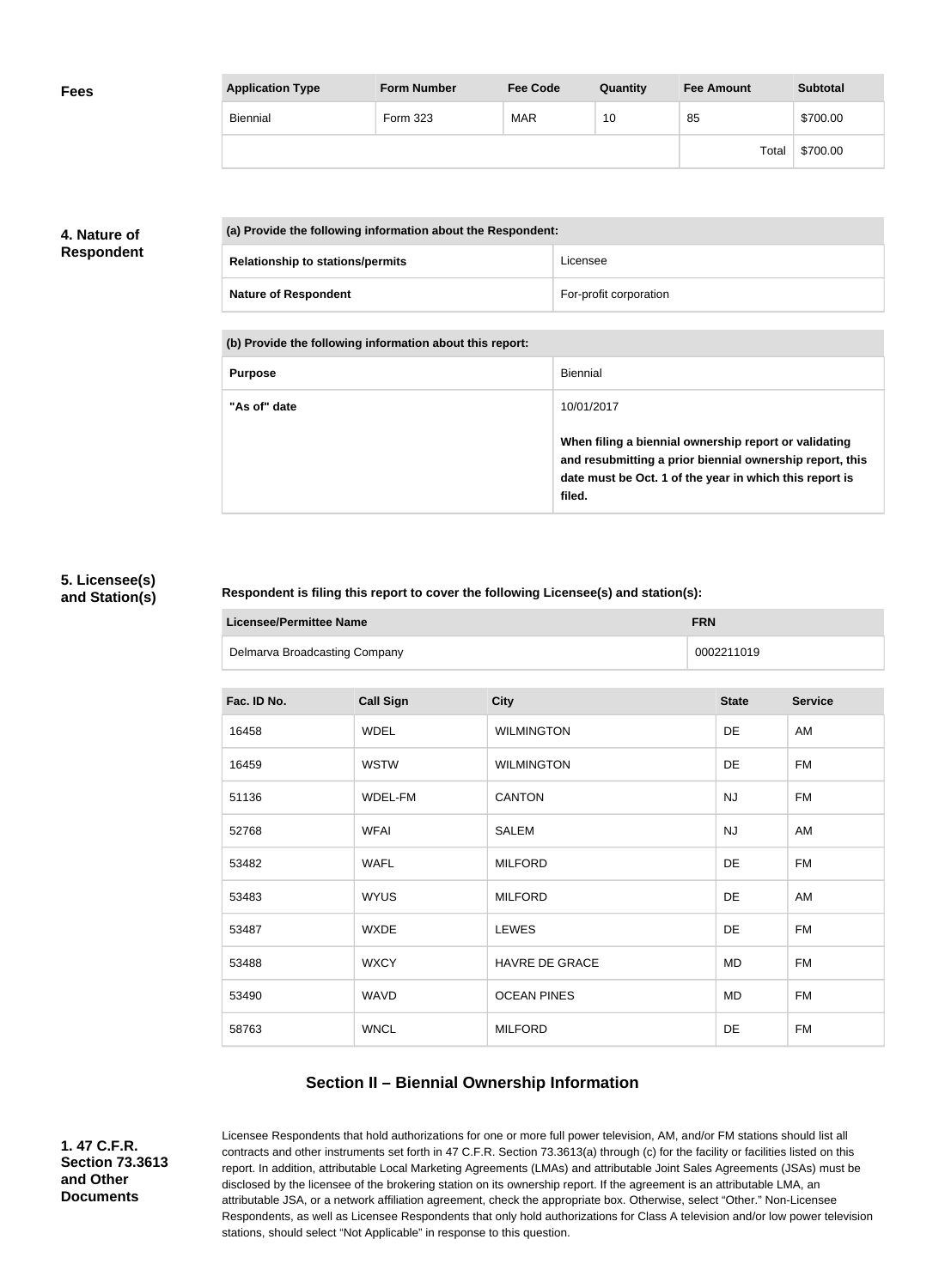| <b>Document Information</b>                     |                                                            |
|-------------------------------------------------|------------------------------------------------------------|
| Description of contract or instrument           | Articles of Incorporation of Delmarva Broadcasting Company |
| Parties to contract or instrument               | Delmarva Broadcasting Company and State of Delaware        |
| Date of execution                               | 01/1995                                                    |
| Date of expiration                              | No expiration date                                         |
| <b>Agreement type</b><br>(check all that apply) | Other<br><b>Agreement Type: Articles of Incorporation</b>  |

| Description of contract or instrument           | Bylaws of Delmarva Broadcasting Company       |
|-------------------------------------------------|-----------------------------------------------|
| Parties to contract or instrument               | Shareholders of Delmarva Broadcasting Company |
| Date of execution                               | 09/1980                                       |
| Date of expiration                              | No expiration date                            |
| <b>Agreement type</b><br>(check all that apply) | Other<br><b>Agreement Type: Bylaws</b>        |

#### **Document Information**

| Description of contract or instrument           | Revolving Credit and Term Loan Agreement                                    |
|-------------------------------------------------|-----------------------------------------------------------------------------|
| Parties to contract or instrument               | Delmarva Broadcasating Company and PNC Bank, N.A.                           |
| Date of execution                               | 08/1997                                                                     |
| Date of expiration                              | 11/2011                                                                     |
| <b>Agreement type</b><br>(check all that apply) | Other<br><b>Agreement Type: Revolving Credit and Term Loan</b><br>Agreement |

#### **Document Information**

| Description of contract or instrument           | Modification Agreements, First (6/1998) through Sixth (6<br>/2011) |
|-------------------------------------------------|--------------------------------------------------------------------|
| Parties to contract or instrument               | Delmarva Broadcasting Company and PNC Bank, N.A.                   |
| Date of execution                               | 06/2011                                                            |
| Date of expiration                              | No expiration date                                                 |
| <b>Agreement type</b><br>(check all that apply) | Other<br><b>Agreement Type: Modification Agreements</b>            |

#### **Document Information**

| Description of contract or instrument | Amendments to Loan Documents, Seventh (2/2004) through<br>Tenth (11/2010) |
|---------------------------------------|---------------------------------------------------------------------------|
| Parties to contract or instrument     | Delmarva Broadcasting Company and PNC Bank, N.A.                          |
| Date of execution                     | 11/2010                                                                   |
| Date of expiration                    | No expiration date                                                        |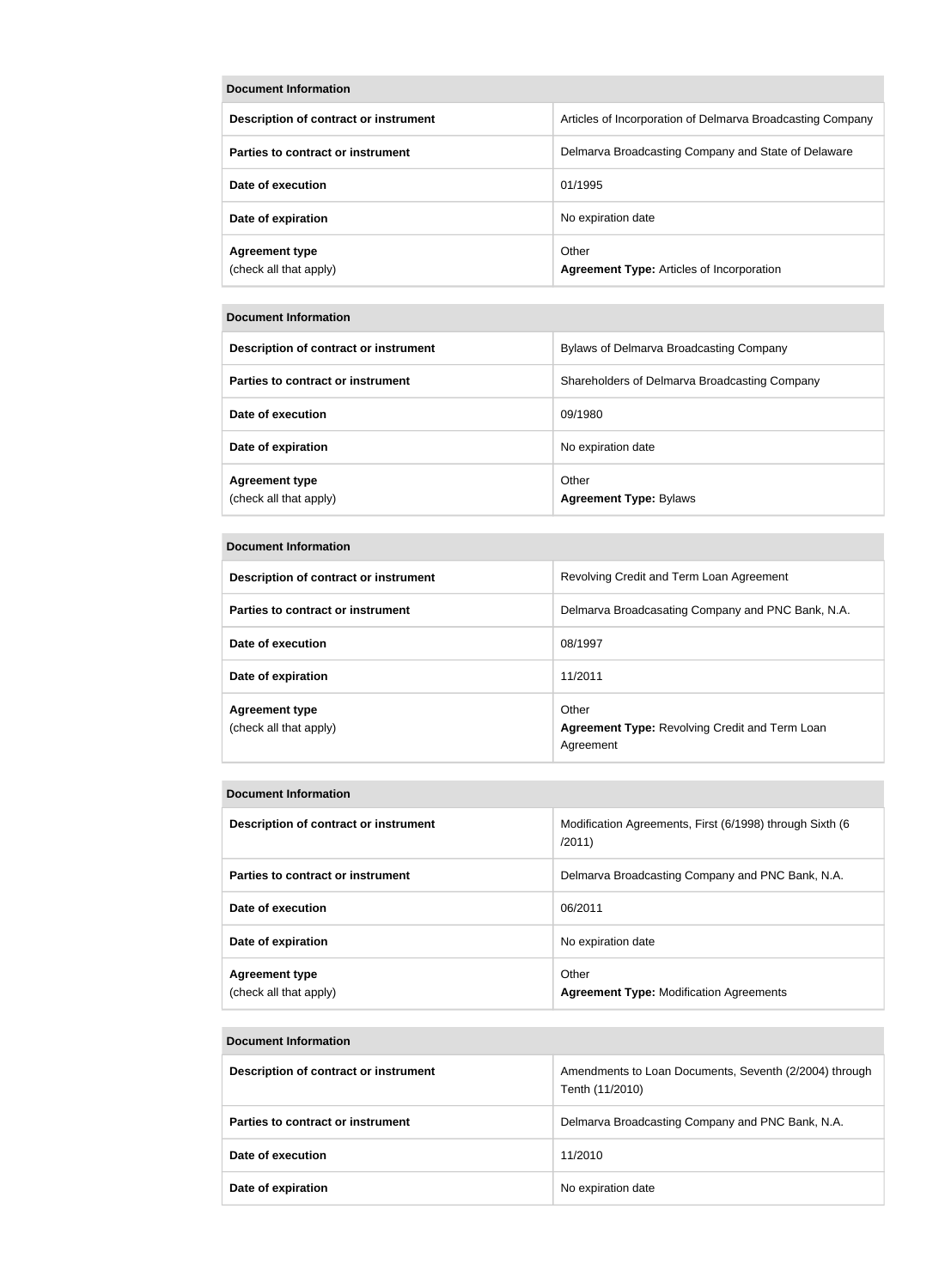| <b>Agreement type</b>  | Other                                               |
|------------------------|-----------------------------------------------------|
| (check all that apply) | <b>Agreement Type:</b> Amendments to Loan Documents |
|                        |                                                     |

| <b>Document Information</b>                     |                                                    |
|-------------------------------------------------|----------------------------------------------------|
| Description of contract or instrument           | Security Agreement                                 |
| Parties to contract or instrument               | Delmarva Broadcasting Company and PNC Bank, N.A.   |
| Date of execution                               | 08/1997                                            |
| Date of expiration                              | No expiration date                                 |
| <b>Agreement type</b><br>(check all that apply) | Other<br><b>Agreement Type: Security Agreement</b> |

| Description of contract or instrument           | Letter Agreement Amending and Restating Revolving Credit<br>and Term Loan Agreement                                 |
|-------------------------------------------------|---------------------------------------------------------------------------------------------------------------------|
| Parties to contract or instrument               | Delmarva Broadcasting Company and PNC Bank, National<br>Association                                                 |
| Date of execution                               | 11/2011                                                                                                             |
| Date of expiration                              | No expiration date                                                                                                  |
| <b>Agreement type</b><br>(check all that apply) | Other<br><b>Agreement Type: Letter Agreement Amending and</b><br>Restating Revolving Credit and Term Loan Agreement |

#### **Document Information**

| Description of contract or instrument           | Amendments to Loan Documents (12/2013 and 3/2015)              |
|-------------------------------------------------|----------------------------------------------------------------|
| Parties to contract or instrument               | Delmarva Broadcasting Company and PNC, National<br>Association |
| Date of execution                               | 03/2015                                                        |
| Date of expiration                              | No expiration date                                             |
| <b>Agreement type</b><br>(check all that apply) | Other<br><b>Agreement Type: Amendments to Loan Documents</b>   |

#### **Document Information**

| Description of contract or instrument           | Amended and Restated Pledge Agreement                                    |
|-------------------------------------------------|--------------------------------------------------------------------------|
| Parties to contract or instrument               | Delmarva Broadcasting Company and PNC Bank, National<br>Association      |
| Date of execution                               | 09/2016                                                                  |
| Date of expiration                              | No expiration date                                                       |
| <b>Agreement type</b><br>(check all that apply) | Other<br><b>Agreement Type: Amended and Restated Pledge</b><br>Agreement |

## **Document Information**

**Description of contract or instrument Articles of Incorporation of Steinman Stations, Inc.**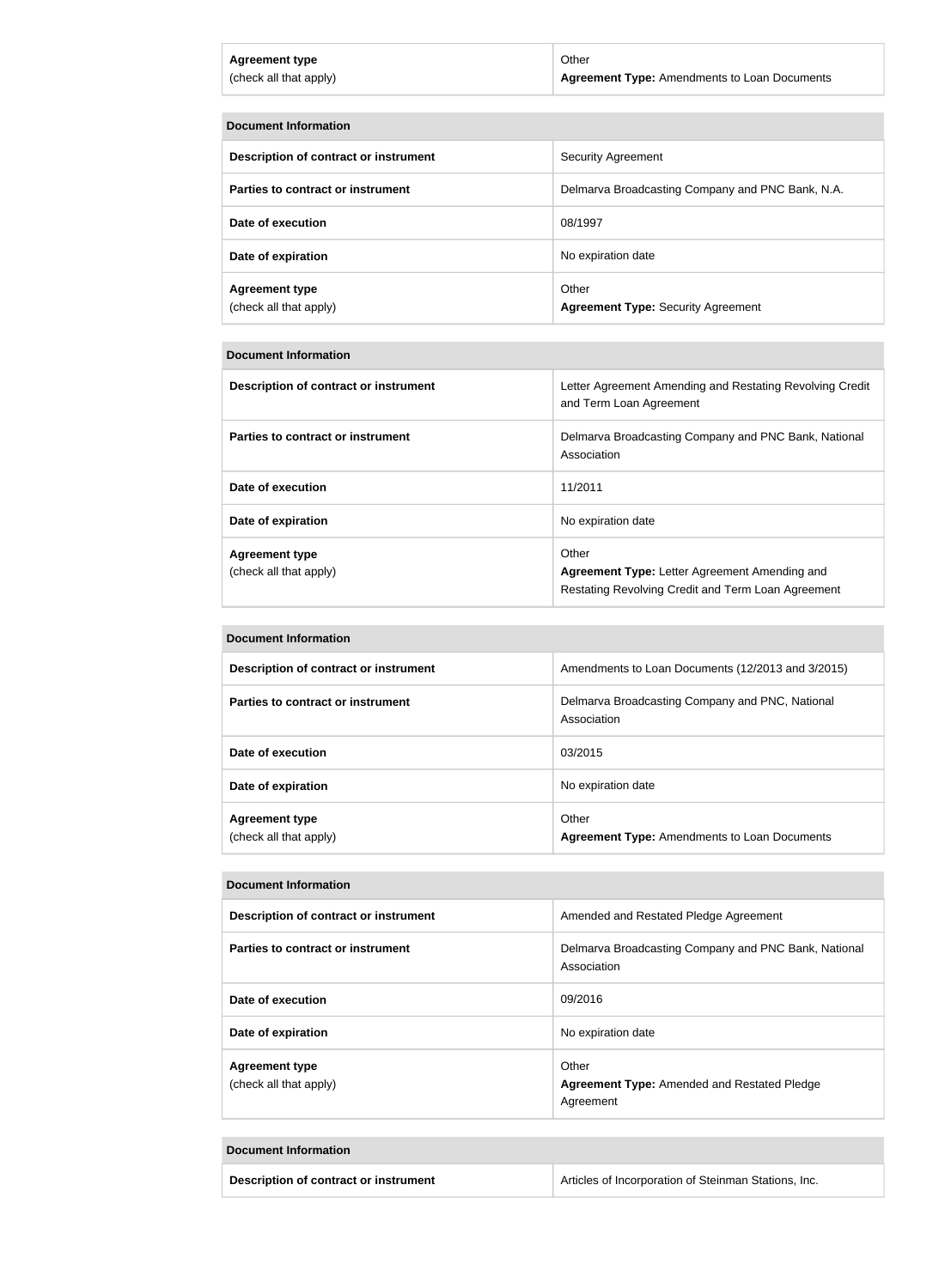| Parties to contract or instrument               | Steinman Stations, Inc. and Pennsylvania Department of<br>State |
|-------------------------------------------------|-----------------------------------------------------------------|
| Date of execution                               | 07/1989                                                         |
| Date of expiration                              | No expiration date                                              |
| <b>Agreement type</b><br>(check all that apply) | Other<br><b>Agreement Type: Articles of Incorporation</b>       |

| <b>Description of contract or instrument</b>    | Articles of Amendment to Articles of Incorporation of<br>Steinman Stations, Inc.      |
|-------------------------------------------------|---------------------------------------------------------------------------------------|
| Parties to contract or instrument               | Steinman Stations, Inc. and Pennsylvania Department of<br>State                       |
| Date of execution                               | 12/1989                                                                               |
| Date of expiration                              | No expiration date                                                                    |
| <b>Agreement type</b><br>(check all that apply) | Other<br><b>Agreement Type:</b> Articles of Amendment to Articles of<br>Incorporation |

#### **Document Information**

| Description of contract or instrument           | Bylaws of Steinman Stations, Inc.       |
|-------------------------------------------------|-----------------------------------------|
| Parties to contract or instrument               | Shareholders of Steinman Stations, Inc. |
| Date of execution                               | 07/1989                                 |
| Date of expiration                              | No expiration date                      |
| <b>Agreement type</b><br>(check all that apply) | Other<br><b>Agreement Type: Bylaws</b>  |

### **Document Information**

| Description of contract or instrument           | Articles of Incorporation of Steinman Communications, Inc.            |
|-------------------------------------------------|-----------------------------------------------------------------------|
| Parties to contract or instrument               | Steinman Communications, Inc. and Pennsylvania<br>Department of State |
| Date of execution                               | 08/2016                                                               |
| Date of expiration                              | No expiration date                                                    |
| <b>Agreement type</b><br>(check all that apply) | Other<br><b>Agreement Type: Articles of Incorporation</b>             |

#### **Document Information**

| Description of contract or instrument           | Bylaws of Steinman Communications, Inc.       |
|-------------------------------------------------|-----------------------------------------------|
| Parties to contract or instrument               | Shareholders of Steinman Communications, Inc. |
| Date of execution                               | 08/2016                                       |
| Date of expiration                              | No expiration date                            |
| <b>Agreement type</b><br>(check all that apply) | Other<br><b>Agreement Type: Bylaws</b>        |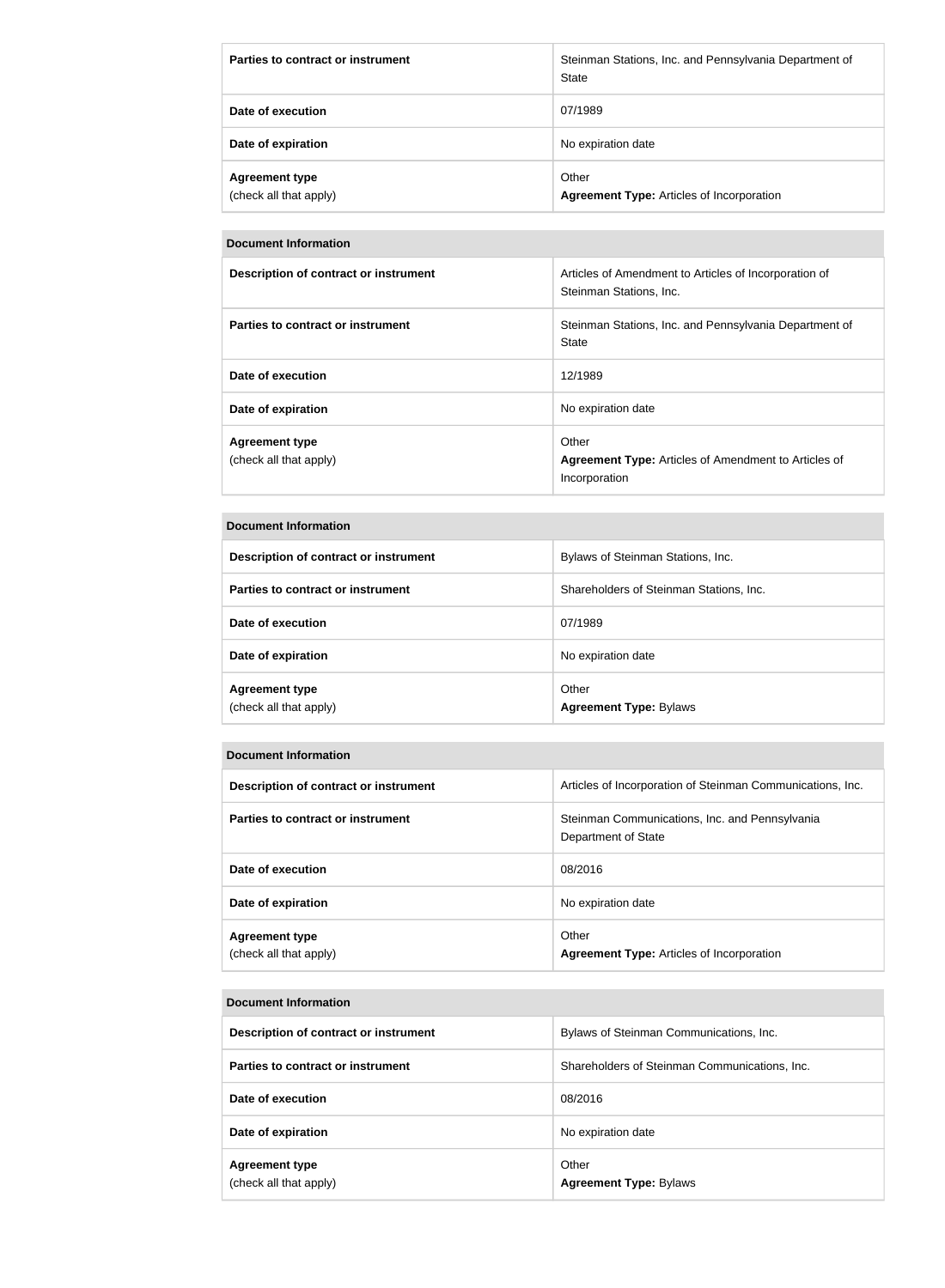| <b>Document Information</b>                     |                                                                                    |
|-------------------------------------------------|------------------------------------------------------------------------------------|
| Description of contract or instrument           | Shareholders' Agreement                                                            |
| Parties to contract or instrument               | Steinman Communications, Inc. and Shareholders of<br>Steinman Communications, Inc. |
| Date of execution                               | 10/2016                                                                            |
| Date of expiration                              | No expiration date                                                                 |
| <b>Agreement type</b><br>(check all that apply) | Other<br><b>Agreement Type: Shareholders' Agreement</b>                            |

| Description of contract or instrument           | J. Hale Steinman Voting Trust Agreement (Abstract)                           |
|-------------------------------------------------|------------------------------------------------------------------------------|
| Parties to contract or instrument               | Steinman Communications, Inc. and J. Hale Steinman<br><b>Residuary Trust</b> |
| Date of execution                               | 11/2016                                                                      |
| Date of expiration                              | No expiration date                                                           |
| <b>Agreement type</b><br>(check all that apply) | Other<br><b>Agreement Type: Voting Trust Agreement Abstract</b>              |

#### **2. Ownership Interests**

**(a)** Ownership Interests. This Question requires Respondents to enter detailed information about ownership interests by generating a series of subforms. Answer each question on each subform. The first subform listing should be for the Respondent itself. If the Respondent is not a natural person, also list each of the officers, directors, stockholders, non-insulated partners, non-insulated members, and any other persons or entities with a direct attributable interest in the Respondent pursuant to the standards set forth in 47 C.F.R. Section 73.3555. (A "direct" interest is one that is not held through any intervening companies or entities.) List each interest holder with a direct attributable interest in the Respondent separately.

Leave the percentage of total assets (Equity Debt Plus) field blank for an interest holder unless that interest holder has an attributable interest in the Respondent solely on the basis of the Commission's Equity Debt Plus attribution standard, 47 C.F.R. Section 73.3555, Note 2(i).

In the case of vertical or indirect ownership structures, list only those interests in the Respondent that also represent an attributable interest in the Licensee(s) for which the report is being submitted.

Entities that are part of an organizational structure that includes holding companies or other forms of indirect ownership must file separate ownership reports. In such a structure do not report, or file a separate report for, any interest holder that does not have an attributable interest in the Licensee(s) for which the report is being submitted.

Please see the Instructions for further detail concerning interests that must be reported in response to this question.

The Respondent must provide an FCC Registration Number for each interest holder reported in response to this question. Please see the Instructions for detailed information and guidance concerning this requirement.

| Ownership Intormation |                                     |                   |
|-----------------------|-------------------------------------|-------------------|
| <b>FRN</b>            | 0002211019                          |                   |
| <b>Entity Name</b>    | Delmarva Broadcasting Company       |                   |
| <b>Address</b>        | PO Box                              |                   |
|                       | <b>Street 1</b>                     | 2727 Shipley Road |
|                       | <b>Street 2</b>                     |                   |
|                       | <b>City</b>                         | Wilmington        |
|                       | State ("NA" if non-U.S.<br>address) | DE                |
|                       |                                     |                   |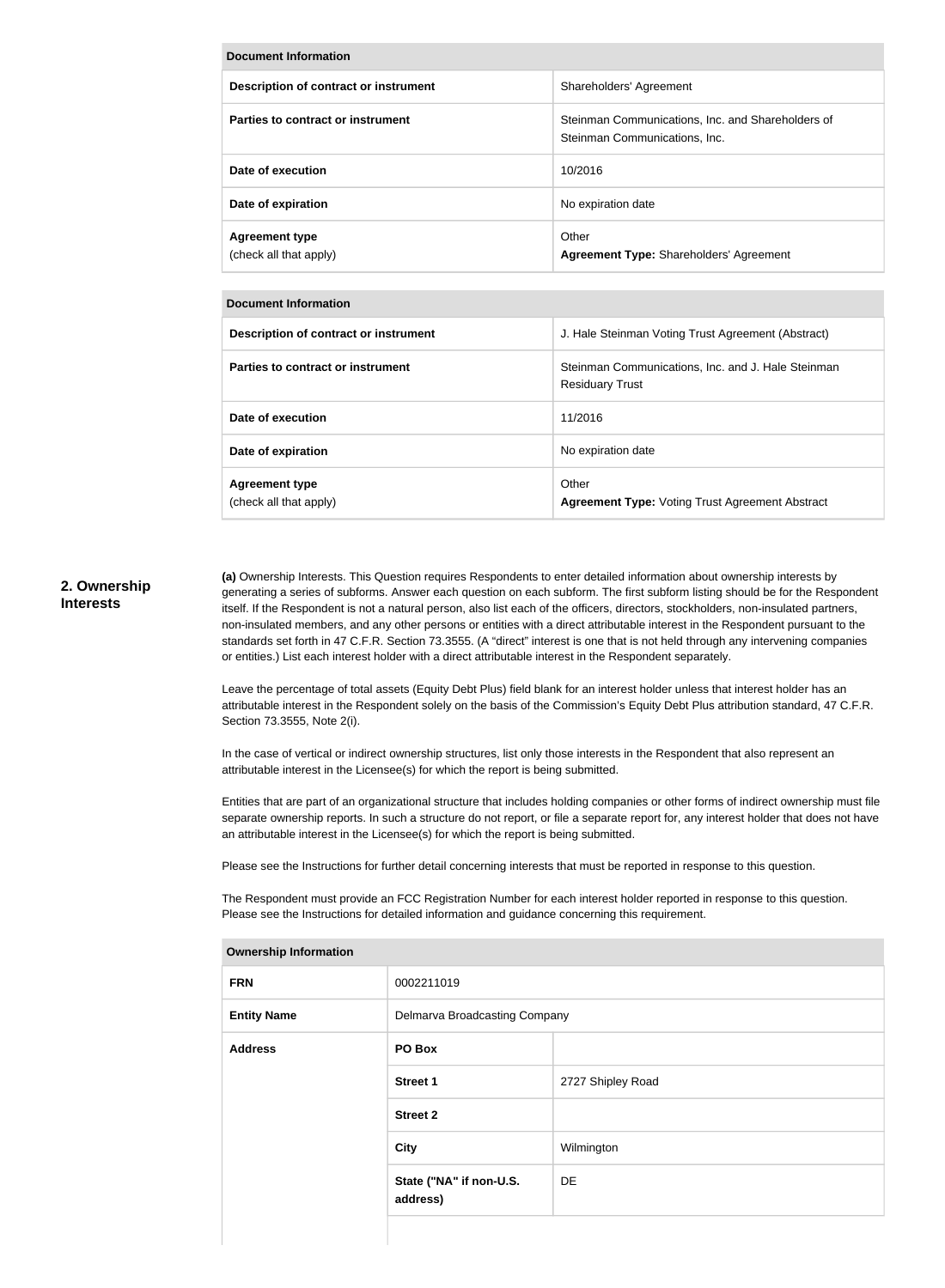|                                                                                                                            | <b>Zip/Postal Code</b>                                  | 19810-3210           |                                   |
|----------------------------------------------------------------------------------------------------------------------------|---------------------------------------------------------|----------------------|-----------------------------------|
|                                                                                                                            | Country (if non-U.S.<br>address)                        | <b>United States</b> |                                   |
| <b>Listing Type</b>                                                                                                        | Respondent                                              |                      |                                   |
| <b>Positional Interests</b><br>(check all that apply)                                                                      | Respondent                                              |                      |                                   |
| <b>Tribal Nation or Tribal</b><br><b>Entity</b>                                                                            | Interest holder is not a Tribal nation or Tribal entity |                      |                                   |
| <b>Interest Percentages</b><br>(enter percentage values                                                                    | <b>Voting</b>                                           | 0.0%                 | <b>Jointly Held?</b><br><b>No</b> |
| from 0.0 to 100.0)                                                                                                         | <b>Equity</b>                                           | 0.0%                 |                                   |
|                                                                                                                            | <b>Total assets (Equity Debt</b><br>Plus)               | 0.0%                 |                                   |
| Does interest holder have an attributable interest in one or more broadcast stations<br>that do not appear on this report? |                                                         |                      | <b>No</b>                         |

| <b>Ownership Information</b>                            |                                                                                      |                                                         |                            |  |
|---------------------------------------------------------|--------------------------------------------------------------------------------------|---------------------------------------------------------|----------------------------|--|
| <b>FRN</b>                                              | 0019774561                                                                           |                                                         |                            |  |
| <b>Entity Name</b>                                      | Steinman Stations, Inc.                                                              |                                                         |                            |  |
| <b>Address</b>                                          | PO Box                                                                               |                                                         |                            |  |
|                                                         | <b>Street 1</b>                                                                      | P.O. Box 1328                                           |                            |  |
|                                                         | <b>Street 2</b>                                                                      |                                                         |                            |  |
|                                                         | <b>City</b>                                                                          | Lancaster                                               |                            |  |
|                                                         | State ("NA" if non-U.S.<br>address)                                                  | PA                                                      |                            |  |
|                                                         | <b>Zip/Postal Code</b>                                                               | 17608-1328                                              |                            |  |
|                                                         | Country (if non-U.S.<br>address)                                                     | <b>United States</b>                                    |                            |  |
| <b>Listing Type</b>                                     | Other Interest Holder                                                                |                                                         |                            |  |
| <b>Positional Interests</b><br>(check all that apply)   | Stockholder                                                                          |                                                         |                            |  |
| <b>Tribal Nation or Tribal</b><br><b>Entity</b>         |                                                                                      | Interest holder is not a Tribal nation or Tribal entity |                            |  |
| <b>Interest Percentages</b><br>(enter percentage values | Voting                                                                               | 100.0%                                                  | <b>Jointly Held?</b><br>No |  |
| from 0.0 to 100.0)                                      | <b>Equity</b>                                                                        | 100.0%                                                  |                            |  |
|                                                         | <b>Total assets (Equity Debt</b><br>Plus)                                            |                                                         |                            |  |
| that do not appear on this report?                      | Does interest holder have an attributable interest in one or more broadcast stations |                                                         | No                         |  |

| <b>FRN</b> |  |
|------------|--|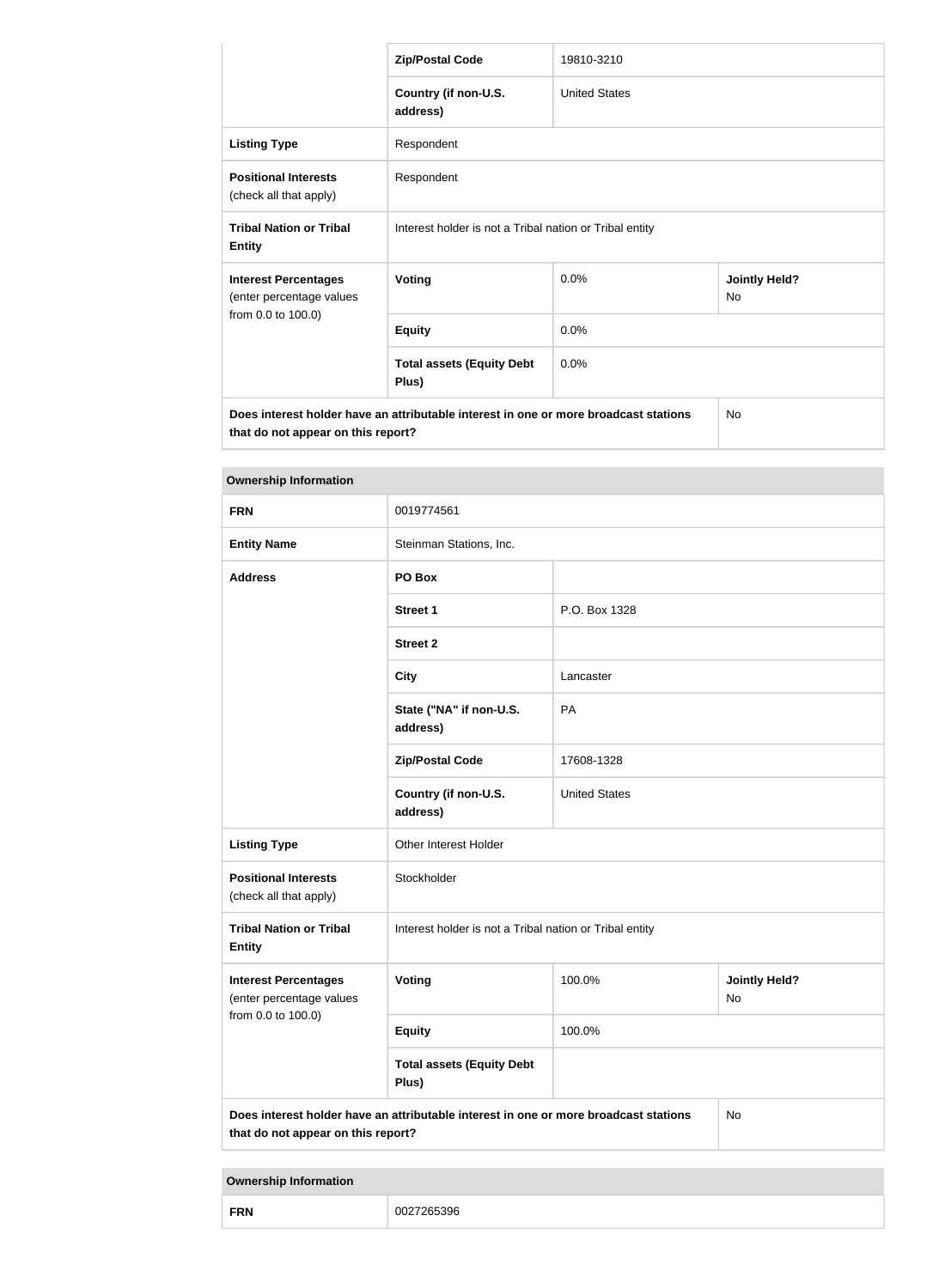| <b>Name</b>                                                                   | Robert M. Krasne                                                                     |                             |                            |
|-------------------------------------------------------------------------------|--------------------------------------------------------------------------------------|-----------------------------|----------------------------|
| <b>Address</b>                                                                | PO Box                                                                               |                             |                            |
|                                                                               | <b>Street 1</b>                                                                      | c/o Steinman Stations, Inc. |                            |
|                                                                               | <b>Street 2</b>                                                                      | P.O. Box 1328               |                            |
|                                                                               | <b>City</b>                                                                          | Lancaster                   |                            |
|                                                                               | State ("NA" if non-U.S.<br>address)                                                  | PA                          |                            |
|                                                                               | <b>Zip/Postal Code</b>                                                               | 17608-1328                  |                            |
|                                                                               | Country (if non-U.S.<br>address)                                                     | <b>United States</b>        |                            |
| <b>Listing Type</b>                                                           | Other Interest Holder                                                                |                             |                            |
| <b>Positional Interests</b><br>(check all that apply)                         | Officer, Director                                                                    |                             |                            |
| Citizenship, Gender,                                                          | <b>Citizenship</b>                                                                   | <b>US</b>                   |                            |
| <b>Ethnicity, and Race</b><br><b>Information (Natural</b>                     | Gender                                                                               | Male                        |                            |
| <b>Persons Only)</b>                                                          | <b>Ethnicity</b>                                                                     | Not Hispanic or Latino      |                            |
|                                                                               | Race                                                                                 | White                       |                            |
| <b>Interest Percentages</b><br>(enter percentage values<br>from 0.0 to 100.0) | <b>Voting</b>                                                                        | 0.0%                        | <b>Jointly Held?</b><br>No |
|                                                                               | <b>Equity</b>                                                                        | 0.0%                        |                            |
|                                                                               | <b>Total assets (Equity Debt</b><br>Plus)                                            |                             |                            |
| that do not appear on this report?                                            | Does interest holder have an attributable interest in one or more broadcast stations |                             | No                         |

| <b>FRN</b>                                            | 0027256593                          |                             |
|-------------------------------------------------------|-------------------------------------|-----------------------------|
| <b>Name</b>                                           | Beverly R. Steinman                 |                             |
| <b>Address</b>                                        | PO Box                              |                             |
|                                                       | <b>Street 1</b>                     | c/o Steinman Stations, Inc. |
|                                                       | <b>Street 2</b>                     | P.O. Box 1328               |
|                                                       | <b>City</b>                         | Lancaster                   |
|                                                       | State ("NA" if non-U.S.<br>address) | PA                          |
|                                                       | <b>Zip/Postal Code</b>              | 17608-1328                  |
|                                                       | Country (if non-U.S.<br>address)    | <b>United States</b>        |
| <b>Listing Type</b>                                   | Other Interest Holder               |                             |
| <b>Positional Interests</b><br>(check all that apply) | Officer, Director                   |                             |
| Citizenship, Gender,                                  | Citizenship                         | <b>US</b>                   |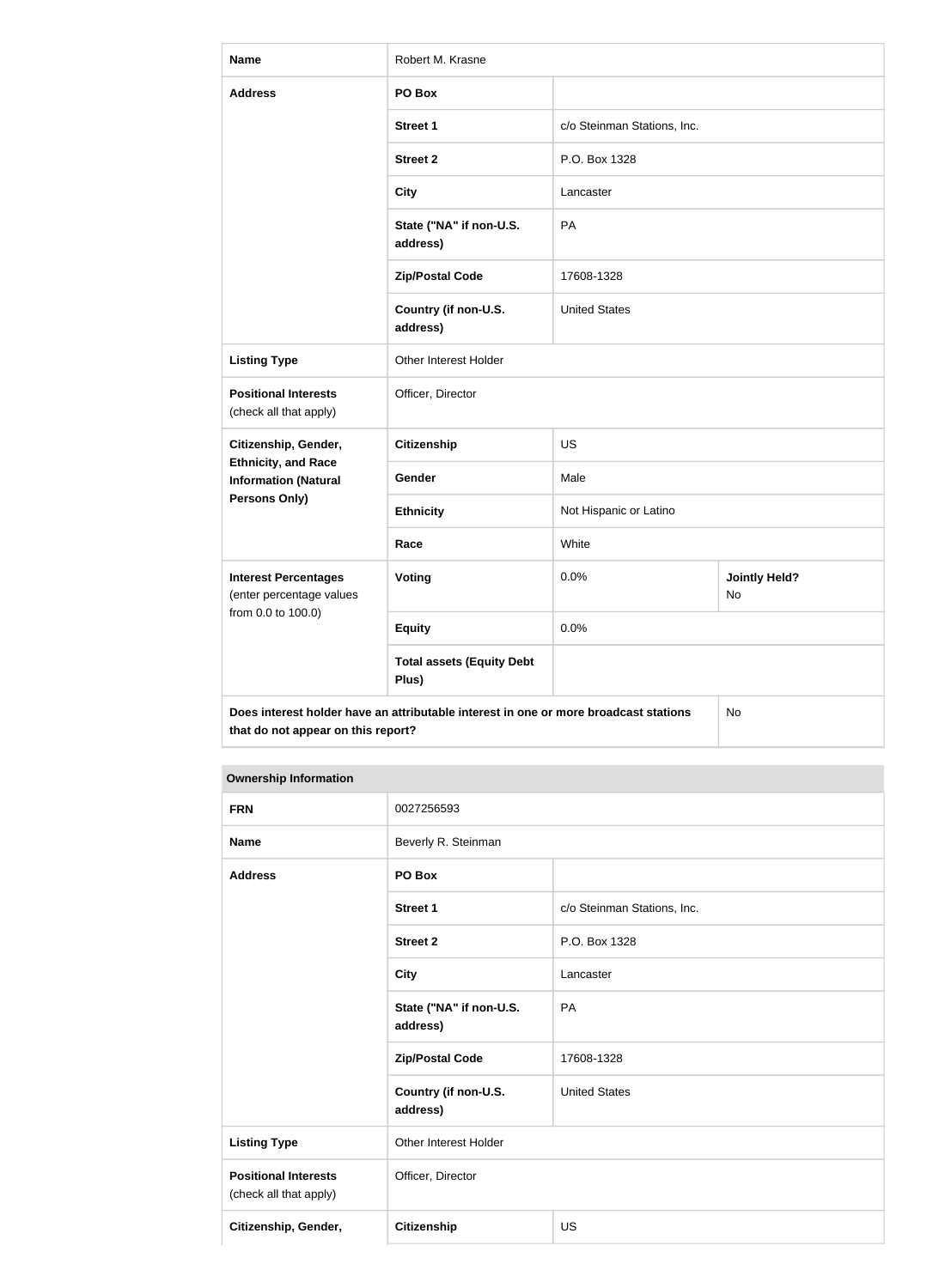| <b>Ethnicity, and Race</b><br><b>Information (Natural</b><br><b>Persons Only)</b>                                          | Gender                                    | Female                 |                             |
|----------------------------------------------------------------------------------------------------------------------------|-------------------------------------------|------------------------|-----------------------------|
|                                                                                                                            | <b>Ethnicity</b>                          | Not Hispanic or Latino |                             |
|                                                                                                                            | Race                                      | White                  |                             |
| <b>Interest Percentages</b><br>(enter percentage values<br>from 0.0 to 100.0)                                              | Voting                                    | $0.0\%$                | <b>Jointly Held?</b><br>No. |
|                                                                                                                            | <b>Equity</b>                             | $0.0\%$                |                             |
|                                                                                                                            | <b>Total assets (Equity Debt</b><br>Plus) |                        |                             |
| Does interest holder have an attributable interest in one or more broadcast stations<br>that do not appear on this report? |                                           |                        | No.                         |

| <b>Ownership Information</b>                                                                                                     |                                           |                             |                            |
|----------------------------------------------------------------------------------------------------------------------------------|-------------------------------------------|-----------------------------|----------------------------|
| <b>FRN</b>                                                                                                                       | 0027256627                                |                             |                            |
| <b>Name</b>                                                                                                                      | Shane D. Zimmerman                        |                             |                            |
| <b>Address</b>                                                                                                                   | PO Box                                    |                             |                            |
|                                                                                                                                  | <b>Street 1</b>                           | c/o Steinman Stations, Inc. |                            |
|                                                                                                                                  | <b>Street 2</b>                           | P.O. Box 1328               |                            |
|                                                                                                                                  | <b>City</b>                               | Lancaster                   |                            |
|                                                                                                                                  | State ("NA" if non-U.S.<br>address)       | PA                          |                            |
|                                                                                                                                  | <b>Zip/Postal Code</b>                    | 17608-1328                  |                            |
|                                                                                                                                  | Country (if non-U.S.<br>address)          | <b>United States</b>        |                            |
| <b>Listing Type</b>                                                                                                              | Other Interest Holder                     |                             |                            |
| <b>Positional Interests</b><br>(check all that apply)                                                                            | Officer, Director                         |                             |                            |
| Citizenship, Gender,                                                                                                             | <b>Citizenship</b>                        | <b>US</b>                   |                            |
| <b>Ethnicity, and Race</b><br><b>Information (Natural</b>                                                                        | Gender                                    | Male                        |                            |
| Persons Only)                                                                                                                    | <b>Ethnicity</b>                          | Not Hispanic or Latino      |                            |
|                                                                                                                                  | Race                                      | White                       |                            |
| <b>Interest Percentages</b><br>(enter percentage values<br>from 0.0 to 100.0)                                                    | Voting                                    | 0.0%                        | <b>Jointly Held?</b><br>No |
|                                                                                                                                  | <b>Equity</b>                             | 0.0%                        |                            |
|                                                                                                                                  | <b>Total assets (Equity Debt</b><br>Plus) |                             |                            |
| Does interest holder have an attributable interest in one or more broadcast stations<br>No<br>that do not appear on this report? |                                           |                             |                            |

| --          |                  |
|-------------|------------------|
| <b>FRN</b>  | 0027265255       |
| <b>Name</b> | Jeffrey K. Boden |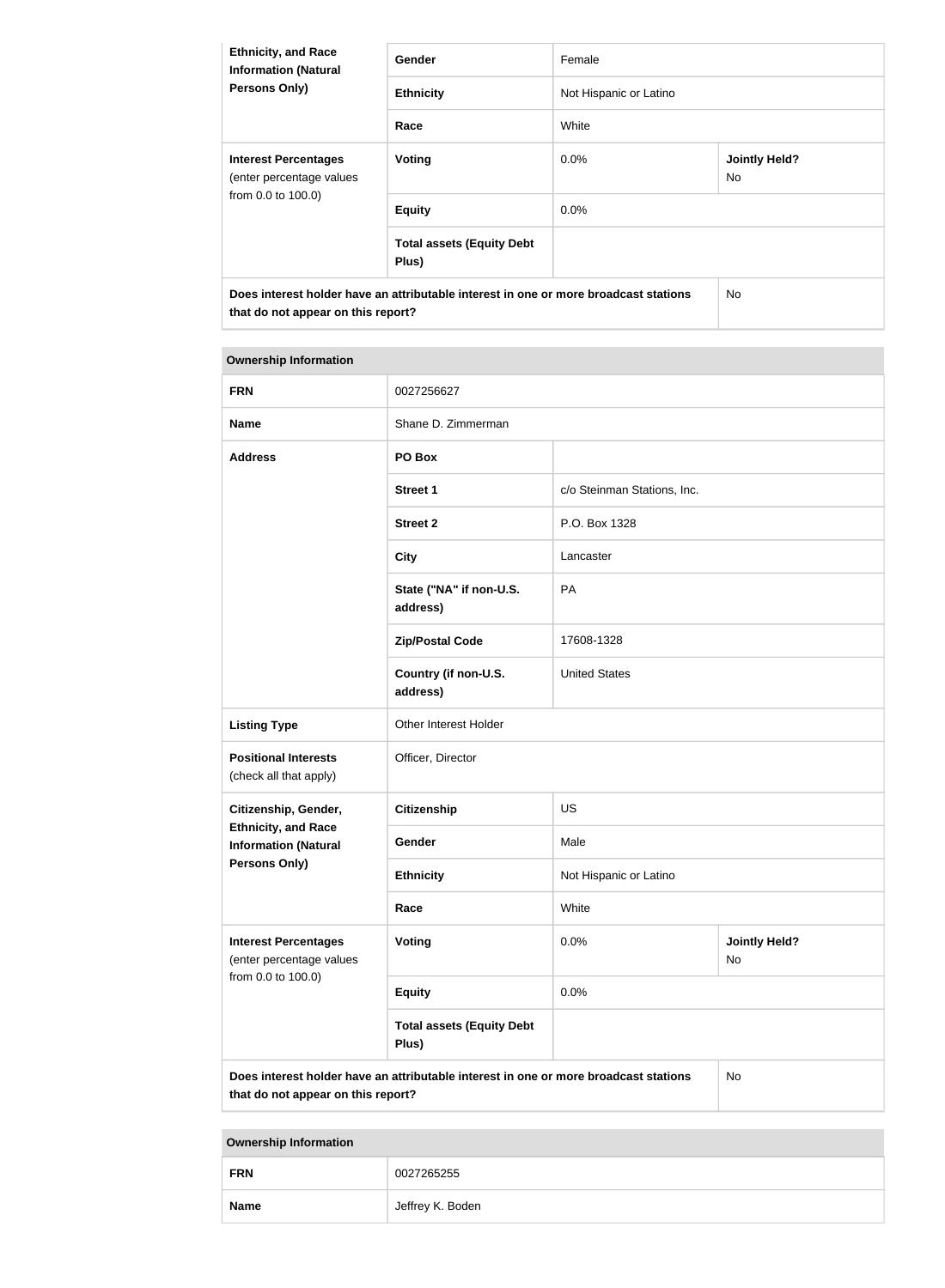| <b>Address</b>                                                                                                                   | PO Box                                    |                                   |                                   |
|----------------------------------------------------------------------------------------------------------------------------------|-------------------------------------------|-----------------------------------|-----------------------------------|
|                                                                                                                                  | <b>Street 1</b>                           | c/o Delmarva Broadcasting Company |                                   |
|                                                                                                                                  | <b>Street 2</b>                           | 2727 Shipley Road                 |                                   |
|                                                                                                                                  | <b>City</b>                               | Wilmington                        |                                   |
|                                                                                                                                  | State ("NA" if non-U.S.<br>address)       | DE                                |                                   |
|                                                                                                                                  | <b>Zip/Postal Code</b>                    | 19810-3210                        |                                   |
|                                                                                                                                  | Country (if non-U.S.<br>address)          | <b>United States</b>              |                                   |
| <b>Listing Type</b>                                                                                                              | Other Interest Holder                     |                                   |                                   |
| <b>Positional Interests</b><br>(check all that apply)                                                                            | Officer                                   |                                   |                                   |
| Citizenship, Gender,                                                                                                             | <b>Citizenship</b>                        | <b>US</b>                         |                                   |
| <b>Ethnicity, and Race</b><br><b>Information (Natural</b>                                                                        | Gender                                    | Male                              |                                   |
| <b>Persons Only)</b>                                                                                                             | <b>Ethnicity</b>                          | Not Hispanic or Latino            |                                   |
|                                                                                                                                  | Race                                      | White                             |                                   |
| <b>Interest Percentages</b><br>(enter percentage values<br>from 0.0 to 100.0)                                                    | <b>Voting</b>                             | 0.0%                              | <b>Jointly Held?</b><br><b>No</b> |
|                                                                                                                                  | <b>Equity</b>                             | 0.0%                              |                                   |
|                                                                                                                                  | <b>Total assets (Equity Debt</b><br>Plus) |                                   |                                   |
| Does interest holder have an attributable interest in one or more broadcast stations<br>No<br>that do not appear on this report? |                                           |                                   |                                   |

| <b>FRN</b>                                                                        | 0027256635                          |                             |
|-----------------------------------------------------------------------------------|-------------------------------------|-----------------------------|
| <b>Name</b>                                                                       | Lauren V. Frick                     |                             |
| <b>Address</b>                                                                    | PO Box                              |                             |
|                                                                                   | <b>Street 1</b>                     | c/o Steinman Stations, Inc. |
|                                                                                   | <b>Street 2</b>                     | P.O. Box 1328               |
|                                                                                   | <b>City</b>                         | Lancaster                   |
|                                                                                   | State ("NA" if non-U.S.<br>address) | PA                          |
|                                                                                   | <b>Zip/Postal Code</b>              | 17608-1328                  |
|                                                                                   | Country (if non-U.S.<br>address)    | <b>United States</b>        |
| <b>Listing Type</b>                                                               | Other Interest Holder               |                             |
| <b>Positional Interests</b><br>(check all that apply)                             | Officer                             |                             |
| Citizenship, Gender,<br><b>Ethnicity, and Race</b><br><b>Information (Natural</b> | Citizenship                         | <b>US</b>                   |
|                                                                                   | Gender                              | Female                      |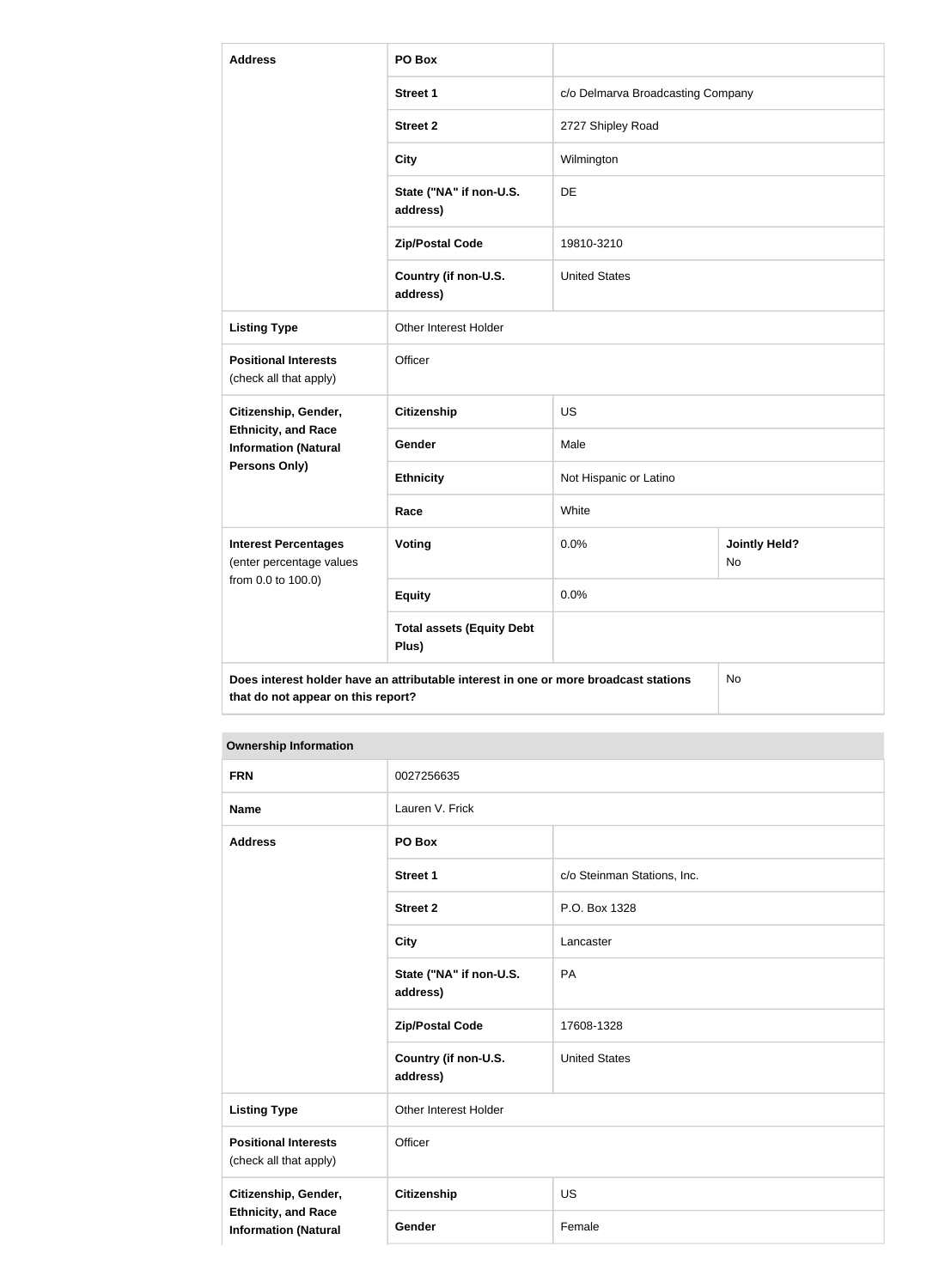| <b>Persons Only)</b>                                                          | <b>Ethnicity</b>                                                                     | Not Hispanic or Latino |                                   |  |
|-------------------------------------------------------------------------------|--------------------------------------------------------------------------------------|------------------------|-----------------------------------|--|
|                                                                               | Race                                                                                 | White                  |                                   |  |
| <b>Interest Percentages</b><br>(enter percentage values<br>from 0.0 to 100.0) | Voting                                                                               | $0.0\%$                | <b>Jointly Held?</b><br><b>No</b> |  |
|                                                                               | <b>Equity</b>                                                                        | 0.0%                   |                                   |  |
|                                                                               | <b>Total assets (Equity Debt</b><br>Plus)                                            | $0.0\%$                |                                   |  |
| that do not appear on this report?                                            | Does interest holder have an attributable interest in one or more broadcast stations |                        | No.                               |  |

| <b>FRN</b>                                                                    | 0027265354                                                                           |                             |                            |
|-------------------------------------------------------------------------------|--------------------------------------------------------------------------------------|-----------------------------|----------------------------|
| <b>Name</b>                                                                   | Hale A. Krasne                                                                       |                             |                            |
| <b>Address</b>                                                                | PO Box                                                                               |                             |                            |
|                                                                               | <b>Street 1</b>                                                                      | c/o Steinman Stations, Inc. |                            |
|                                                                               | <b>Street 2</b>                                                                      | P.O. Box 1328               |                            |
|                                                                               | <b>City</b>                                                                          | Lancaster                   |                            |
|                                                                               | State ("NA" if non-U.S.<br>address)                                                  | PA                          |                            |
|                                                                               | <b>Zip/Postal Code</b>                                                               | 17608-1328                  |                            |
|                                                                               | Country (if non-U.S.<br>address)                                                     | <b>United States</b>        |                            |
| <b>Listing Type</b>                                                           | Other Interest Holder                                                                |                             |                            |
| <b>Positional Interests</b><br>(check all that apply)                         | Director                                                                             |                             |                            |
| Citizenship, Gender,                                                          | <b>Citizenship</b>                                                                   | <b>US</b>                   |                            |
| <b>Ethnicity, and Race</b><br><b>Information (Natural</b>                     | Gender                                                                               | Female                      |                            |
| <b>Persons Only)</b>                                                          | <b>Ethnicity</b>                                                                     | Not Hispanic or Latino      |                            |
|                                                                               | Race                                                                                 | White                       |                            |
| <b>Interest Percentages</b><br>(enter percentage values<br>from 0.0 to 100.0) | <b>Voting</b>                                                                        | 0.0%                        | <b>Jointly Held?</b><br>No |
|                                                                               | <b>Equity</b>                                                                        | 0.0%                        |                            |
|                                                                               | <b>Total assets (Equity Debt</b><br>Plus)                                            |                             |                            |
| that do not appear on this report?                                            | Does interest holder have an attributable interest in one or more broadcast stations |                             | No                         |

| <b>FRN</b>     | 0027265347       |  |
|----------------|------------------|--|
| <b>Name</b>    | Caroline N. Hill |  |
| <b>Address</b> | PO Box           |  |
|                |                  |  |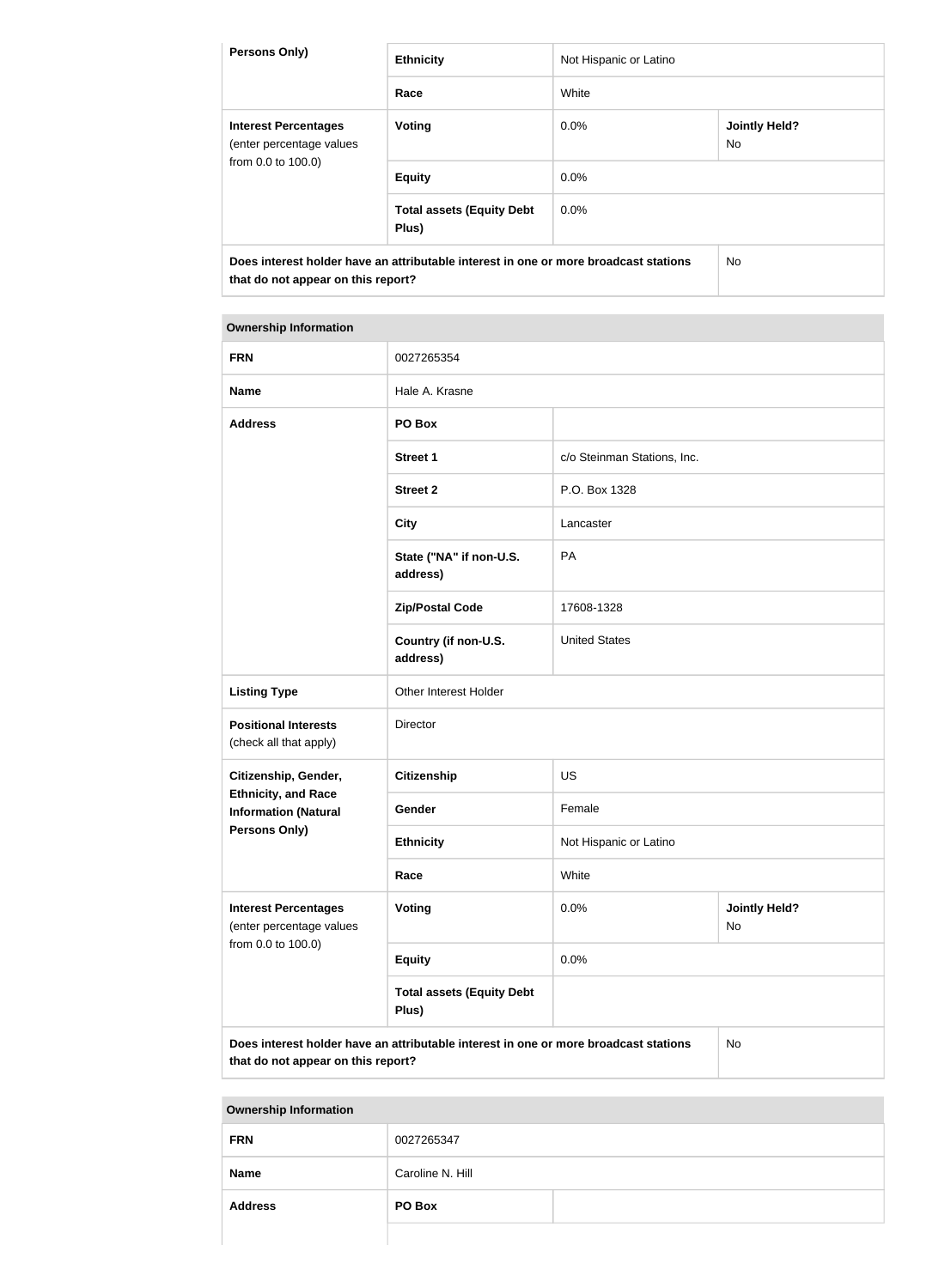|                                                           | <b>Street 1</b>                                                                      | c/o Steinman Stations, Inc. |                                   |
|-----------------------------------------------------------|--------------------------------------------------------------------------------------|-----------------------------|-----------------------------------|
|                                                           | <b>Street 2</b>                                                                      | P.O. Box 1328               |                                   |
|                                                           | <b>City</b>                                                                          | Lancaster                   |                                   |
|                                                           | State ("NA" if non-U.S.<br>address)                                                  | PA                          |                                   |
|                                                           | <b>Zip/Postal Code</b>                                                               | 17608-1328                  |                                   |
|                                                           | Country (if non-U.S.<br>address)                                                     | <b>United States</b>        |                                   |
| <b>Listing Type</b>                                       | Other Interest Holder                                                                |                             |                                   |
| <b>Positional Interests</b><br>(check all that apply)     | <b>Director</b>                                                                      |                             |                                   |
| Citizenship, Gender,                                      | <b>Citizenship</b>                                                                   | <b>US</b>                   |                                   |
| <b>Ethnicity, and Race</b><br><b>Information (Natural</b> | Gender                                                                               | Female                      |                                   |
| Persons Only)                                             | <b>Ethnicity</b>                                                                     | Not Hispanic or Latino      |                                   |
|                                                           | Race                                                                                 | White                       |                                   |
| <b>Interest Percentages</b><br>(enter percentage values   | Voting                                                                               | 0.0%                        | <b>Jointly Held?</b><br><b>No</b> |
| from 0.0 to 100.0)                                        | <b>Equity</b>                                                                        | 0.0%                        |                                   |
|                                                           | <b>Total assets (Equity Debt</b><br>Plus)                                            |                             |                                   |
| that do not appear on this report?                        | Does interest holder have an attributable interest in one or more broadcast stations |                             | No                                |

| <b>Ownership Information</b>                                                      |                                     |                             |  |
|-----------------------------------------------------------------------------------|-------------------------------------|-----------------------------|--|
| <b>FRN</b>                                                                        | 0027265230                          |                             |  |
| <b>Name</b>                                                                       | William D. Beakley                  |                             |  |
| <b>Address</b>                                                                    | PO Box                              |                             |  |
|                                                                                   | <b>Street 1</b>                     | c/o Steinman Stations, Inc. |  |
|                                                                                   | <b>Street 2</b>                     | P.O. Box 1328               |  |
|                                                                                   | <b>City</b>                         | Lancaster                   |  |
|                                                                                   | State ("NA" if non-U.S.<br>address) | <b>PA</b>                   |  |
|                                                                                   | <b>Zip/Postal Code</b>              | 17608-1328                  |  |
|                                                                                   | Country (if non-U.S.<br>address)    | <b>United States</b>        |  |
| <b>Listing Type</b>                                                               | Other Interest Holder               |                             |  |
| <b>Positional Interests</b><br>(check all that apply)                             | Director                            |                             |  |
| Citizenship, Gender,<br><b>Ethnicity, and Race</b><br><b>Information (Natural</b> | <b>Citizenship</b>                  | US                          |  |
|                                                                                   | Gender                              | Male                        |  |
| <b>Persons Only)</b>                                                              | <b>Ethnicity</b>                    | Not Hispanic or Latino      |  |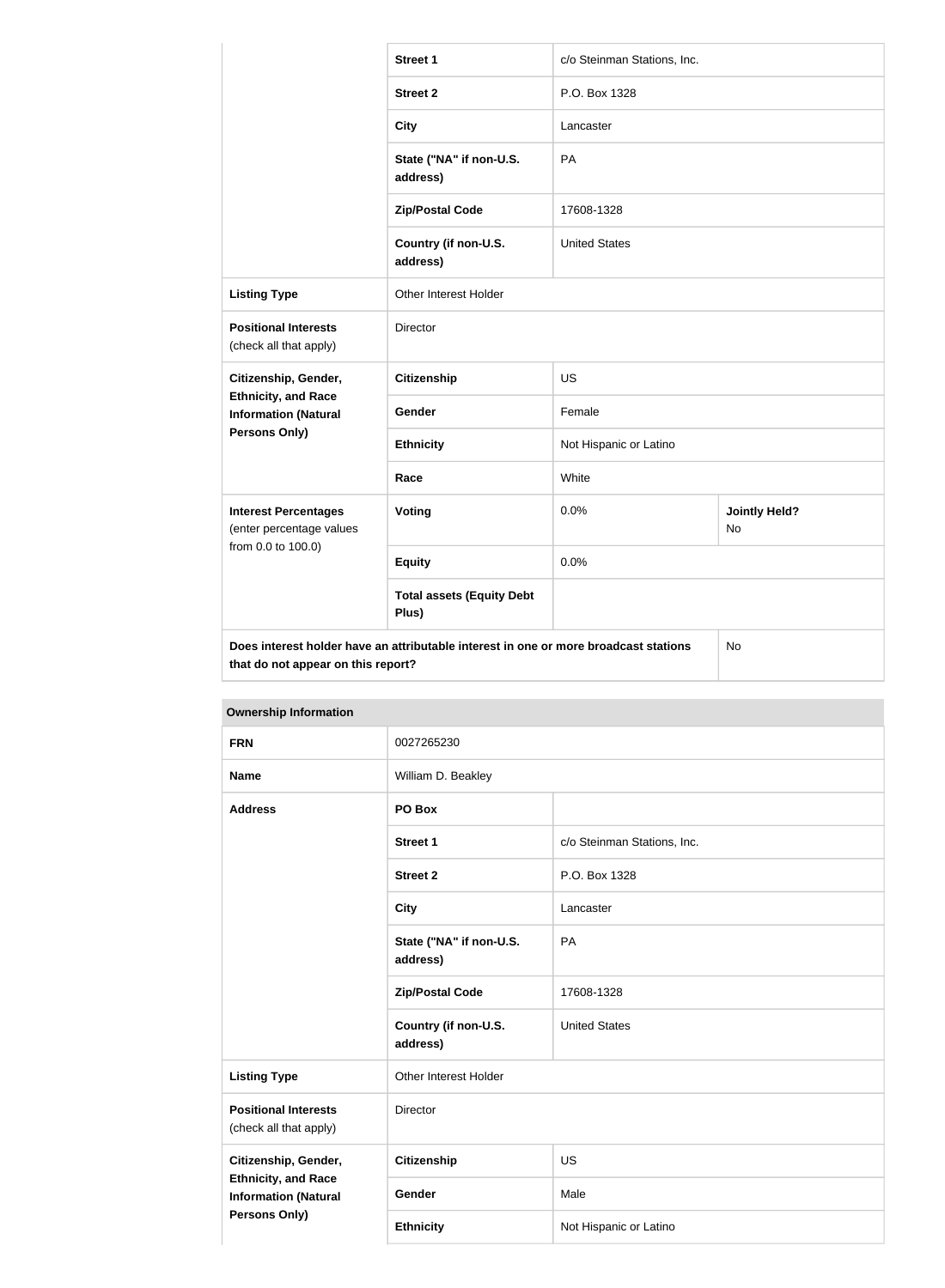|                                                                                                                            | Race                                      | White     |                             |
|----------------------------------------------------------------------------------------------------------------------------|-------------------------------------------|-----------|-----------------------------|
| <b>Interest Percentages</b><br>(enter percentage values<br>from 0.0 to 100.0)                                              | Voting                                    | $0.0\%$   | <b>Jointly Held?</b><br>No. |
|                                                                                                                            | <b>Equity</b>                             | $0.0\%$   |                             |
|                                                                                                                            | <b>Total assets (Equity Debt</b><br>Plus) |           |                             |
| Does interest holder have an attributable interest in one or more broadcast stations<br>that do not appear on this report? |                                           | <b>No</b> |                             |

| <b>Ownership Information</b>                                                  |                                                                                      |                                    |    |
|-------------------------------------------------------------------------------|--------------------------------------------------------------------------------------|------------------------------------|----|
| <b>FRN</b>                                                                    | 0027265446                                                                           |                                    |    |
| <b>Name</b>                                                                   | Christopher D. Schmid                                                                |                                    |    |
| <b>Address</b>                                                                | PO Box                                                                               |                                    |    |
|                                                                               | <b>Street 1</b>                                                                      | c/o Steinman Stations, Inc.        |    |
|                                                                               | <b>Street 2</b>                                                                      | P.O. Box 1328                      |    |
|                                                                               | <b>City</b>                                                                          | Lancaster                          |    |
|                                                                               | State ("NA" if non-U.S.<br>address)                                                  | PA                                 |    |
|                                                                               | <b>Zip/Postal Code</b>                                                               | 17608-1328                         |    |
|                                                                               | Country (if non-U.S.<br>address)                                                     | <b>United States</b>               |    |
| <b>Listing Type</b>                                                           | Other Interest Holder                                                                |                                    |    |
| <b>Positional Interests</b><br>(check all that apply)                         | Officer                                                                              |                                    |    |
| Citizenship, Gender,                                                          | <b>Citizenship</b>                                                                   | <b>US</b>                          |    |
| <b>Ethnicity, and Race</b><br><b>Information (Natural</b>                     | Gender                                                                               | Male                               |    |
| <b>Persons Only)</b>                                                          | <b>Ethnicity</b>                                                                     | Not Hispanic or Latino             |    |
|                                                                               | Race                                                                                 | White                              |    |
| <b>Interest Percentages</b><br>(enter percentage values<br>from 0.0 to 100.0) | Voting                                                                               | 0.0%<br><b>Jointly Held?</b><br>No |    |
|                                                                               | <b>Equity</b>                                                                        | 0.0%                               |    |
|                                                                               | <b>Total assets (Equity Debt</b><br>Plus)                                            |                                    |    |
| that do not appear on this report?                                            | Does interest holder have an attributable interest in one or more broadcast stations |                                    | No |

|  | <b>Ownership Information</b> |
|--|------------------------------|
|--|------------------------------|

| <b>FRN</b>     | 0027288992         |                             |  |
|----------------|--------------------|-----------------------------|--|
| <b>Name</b>    | Joseph P. Truncale |                             |  |
| <b>Address</b> | PO Box             |                             |  |
|                | <b>Street 1</b>    | c/o Steinman Stations, Inc. |  |
|                |                    |                             |  |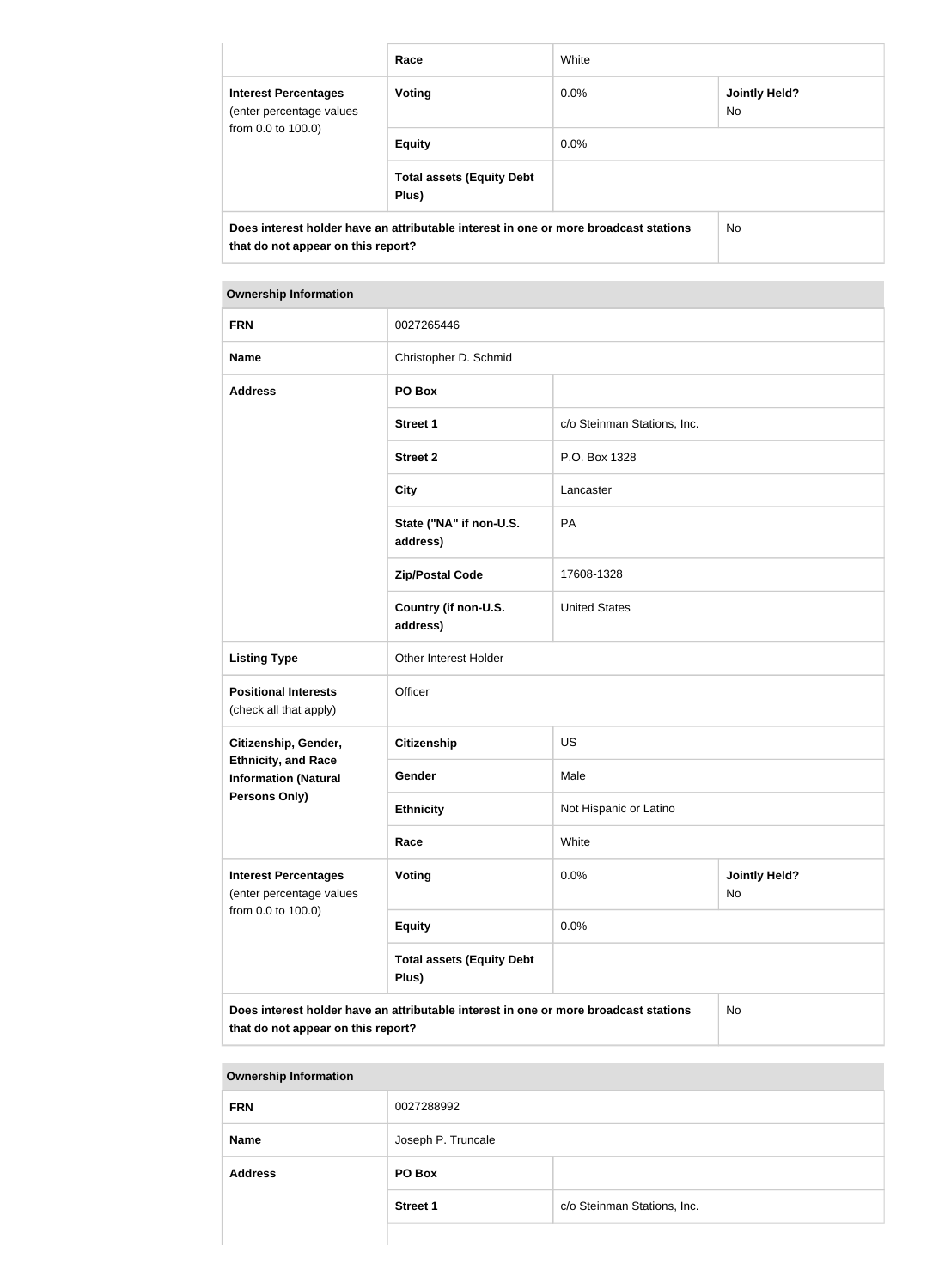|                                                                                                                                                                                                             | <b>Street 2</b>                           | P.O. Box 1328          |                            |
|-------------------------------------------------------------------------------------------------------------------------------------------------------------------------------------------------------------|-------------------------------------------|------------------------|----------------------------|
|                                                                                                                                                                                                             | <b>City</b>                               | Lancaster              |                            |
|                                                                                                                                                                                                             | State ("NA" if non-U.S.<br>address)       | PA                     |                            |
|                                                                                                                                                                                                             | <b>Zip/Postal Code</b>                    | 17608-1328             |                            |
|                                                                                                                                                                                                             | Country (if non-U.S.<br>address)          | <b>United States</b>   |                            |
| <b>Listing Type</b>                                                                                                                                                                                         | Other Interest Holder                     |                        |                            |
| <b>Positional Interests</b><br>(check all that apply)                                                                                                                                                       | <b>Director</b>                           |                        |                            |
| Citizenship, Gender,                                                                                                                                                                                        | <b>Citizenship</b>                        | US                     |                            |
| <b>Ethnicity, and Race</b><br><b>Information (Natural</b>                                                                                                                                                   | Gender                                    | Male                   |                            |
| Persons Only)                                                                                                                                                                                               | <b>Ethnicity</b>                          | Not Hispanic or Latino |                            |
|                                                                                                                                                                                                             | Race                                      | White                  |                            |
| <b>Interest Percentages</b><br>(enter percentage values                                                                                                                                                     | Voting                                    | 0.0%                   | <b>Jointly Held?</b><br>No |
| from 0.0 to 100.0)                                                                                                                                                                                          | <b>Equity</b>                             | 0.0%                   |                            |
|                                                                                                                                                                                                             | <b>Total assets (Equity Debt</b><br>Plus) |                        |                            |
| Does interest holder have an attributable interest in one or more broadcast stations<br>that do not appear on this report?                                                                                  |                                           | No                     |                            |
|                                                                                                                                                                                                             |                                           |                        |                            |
| (b) Respondent certifies that any interests, including equity, financial, or voting<br>Yes<br>interests, not reported in this filing are non-attributable.<br>If "No," submit as an exhibit an explanation. |                                           |                        |                            |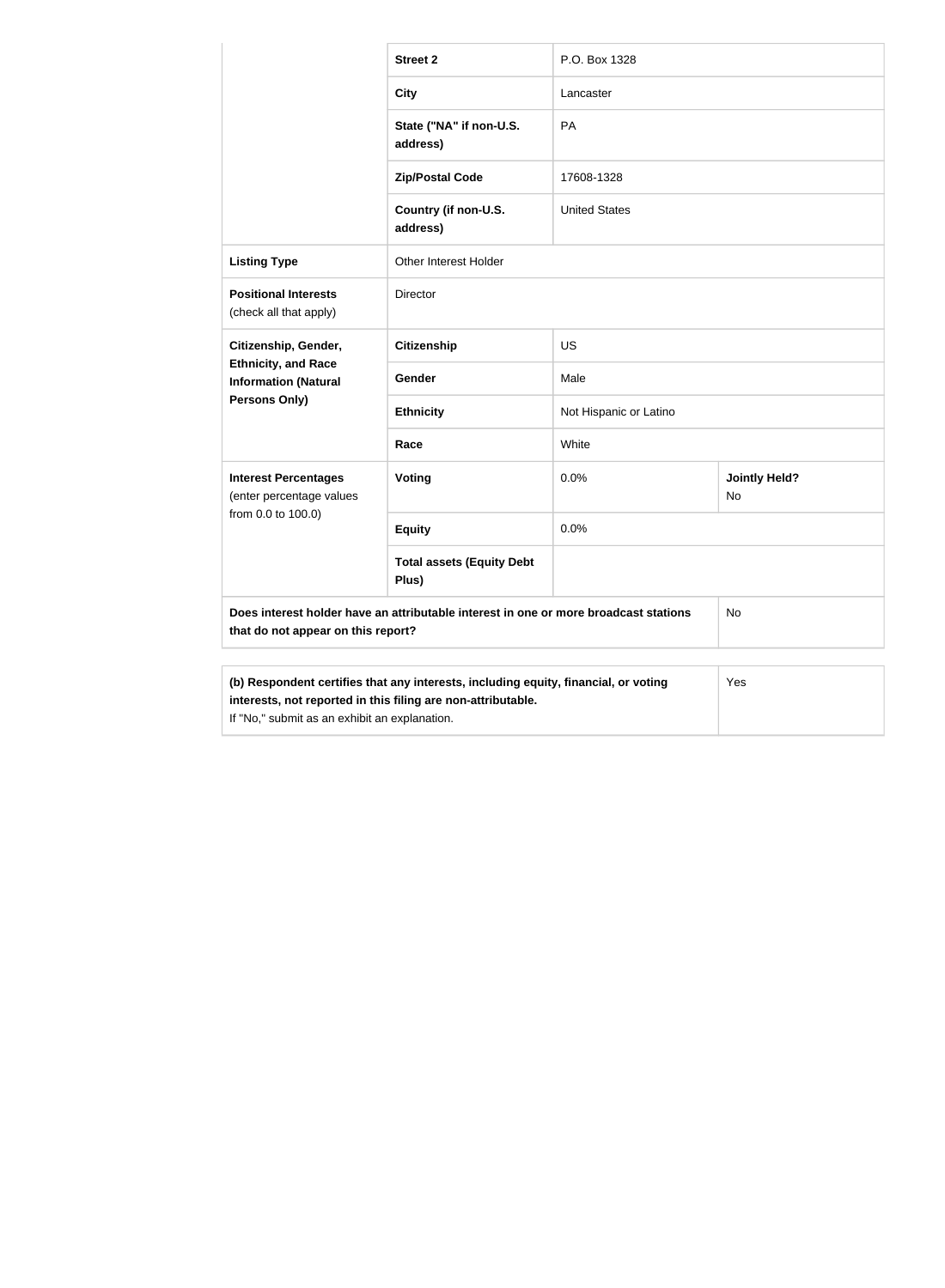

**(d) Are any of the individuals listed as an attributable interest holder in the Respondent married to each other or related to each other as parentchild or as siblings?** Yes

If "Yes," provide the following information for each such the relationship.

| <b>Fallilly Relativitating</b> |            |             |                 |
|--------------------------------|------------|-------------|-----------------|
| <b>FRN</b>                     | 0027265354 | <b>Name</b> | Hale A Krasne   |
| <b>FRN</b>                     | 0027265396 | <b>Name</b> | Robert M Krasne |
| Relationship                   | Spouses    |             |                 |

#### **Family Relationships**

| (e) Is Respondent seeking an attribution exemption for any officer or director with<br>duties wholly unrelated to the Licensee(s)?                                                                  | No |
|-----------------------------------------------------------------------------------------------------------------------------------------------------------------------------------------------------|----|
| If "Yes," complete the information in the required fields and submit an Exhibit fully describing<br>that individual's duties and responsibilities, and explaining why that individual should not be |    |
| attributed an interest.                                                                                                                                                                             |    |

Attach a flowchart or similar document showing the Licensee's vertical ownership structure including the Licensee and all entities that have attributable interests in the Licensee. Licensees with a single parent entity may provide a brief explanatory textual Exhibit in lieu of a flowchart or similar document. Licensees without parent entities should so indicate in a textual Exhibit.

**Non-Licensee Respondents should select "N/A" in response to this question.**